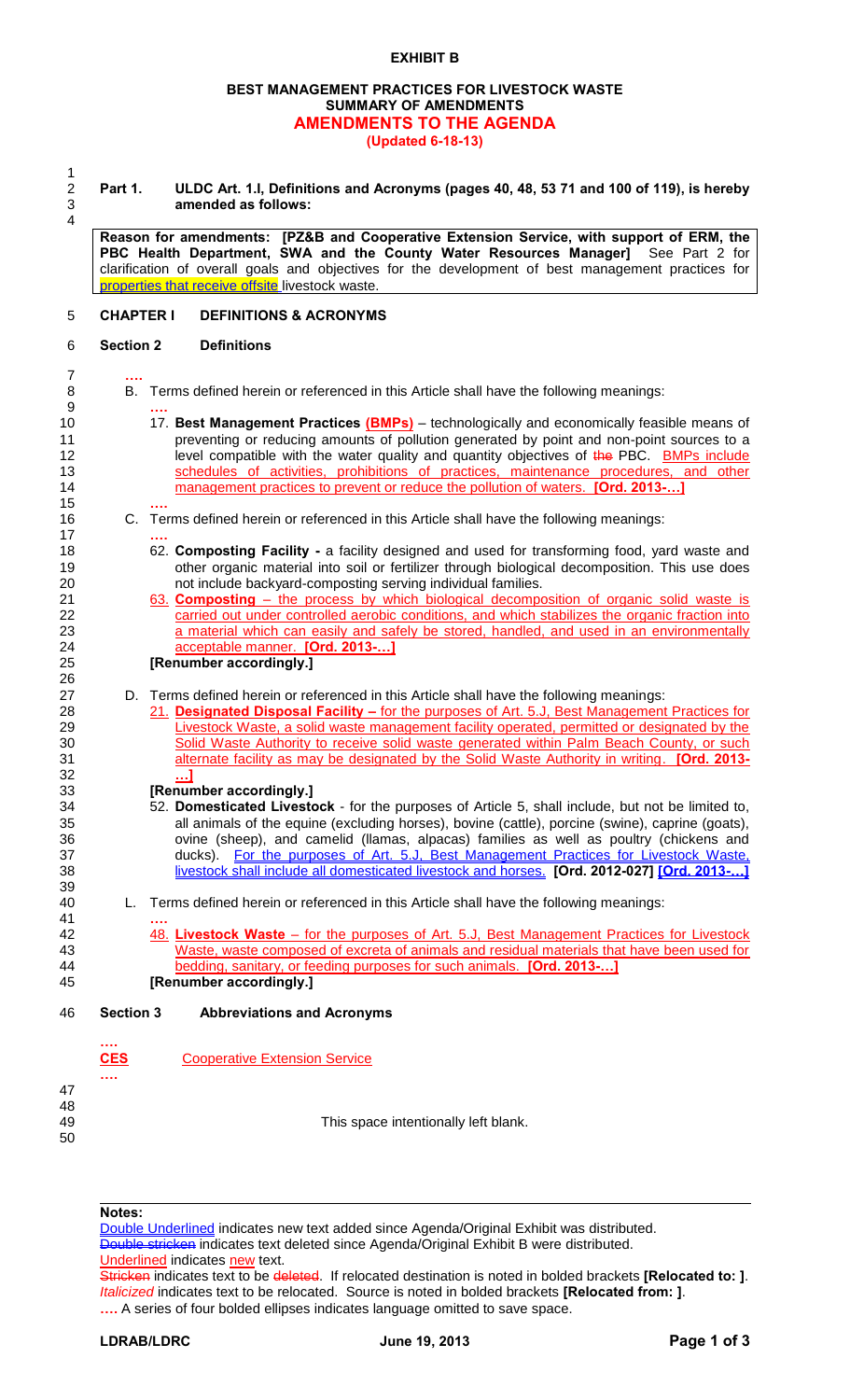#### **BEST MANAGEMENT PRACTICES FOR LIVESTOCK WASTE SUMMARY OF AMENDMENTS AMENDMENTS TO THE AGENDA (Updated 6-18-13)**

1 4

#### 2 **Part 2. ULDC Art. 5, Supplementary Standards (page 92 of 92), is hereby amended to create**  3 **new Chapter J, Best Management Practices for Livestock Waste, as follows:**

**Reason for amendments: [PZ&B and Cooperative Extension Service, with support of ERM, the PBC Health Department, SWA and the County Water Resources Manager]** The proposed amendment is specifically for those properties that receive off-site livestock waste. The amendment serves to address the inappropriate dumping or storage of livestock waste that far exceeds the maximum nutrient values necessary for fertilizer or soil amendment. These Code amendments will not adversely impact legitimate farming operations.

The use of animal waste for fertilizer or soil amendment is a commonly recognized farming practice; however, when applied haphazardly without an appropriate management plan or use of State approved Best Management Plans (BMPs), there is a strong potential for adverse impacts to the environment, especially water bodies and drinking water supplies. In most instances, legitimate farmers recognize that the overuse or improper spreading of livestock waste doesn't make economic sense, and elect to follow State BMPs. Implementation of these BMPs on bona fide agricultural properties would be pre-empted from the requirements of this code, and are encouraged.

# 5 **CHAPTER J BEST MANAGEMENT PRACTICES FOR LIVESTOCK WASTE**

#### 6 **Section 1 Purpose and Intent**

7 The purpose and intent of these regulations is to mitigate potential adverse environmental impacts, 8 pathogens and other nuisances associated with the inappropriate use or disposal of livestock waste

9 **received from off-site sources**. Adverse impacts include but are not limited to: ground and surface water 10 pollution due to excessive nutrient discharge, specifically nitrogen or phosphorus; odors or other nuisance

11 from improperly stored, composted or spread livestock waste.

#### 12 **Section 2 Applicability**

13 The standards shall apply to the storage or receiving of livestock waste that is received from offsite 14 sources. with exception to the following:

## 15 **A. Exemptions**

- 16 16 14. Where pre-empted by State law, including but not limited to, the Right to Farm Act. Where 17 **applicable, documentation of implemented Best Management Practices or other method of** 18 **pre-emption shall be required;**
- 19 2B. A SWA Designated Disposal Facility;
- 20 **C. Livestock waste generated by livestock on open pasture lands where the waste** 21 **stockpiled;**<br>22 3<del>D</del>. The comm
- 3D. The commercial application of fertilizer on non-agricultural property when in compliance with 23 the Palm Beach County Fertilizer Ordinance (Ord. 2012-
- 24 4E. Composted manure applied by a homeowner or tenant to residential lawns or gardens; and,<br>25 5F. Ten cubic vards in any 12 month period <del>per year</del>, with all requirements being met, as liste
- Ten cubic yards in any 12 month period per year, with all requirements being met, as listed 26 **under Section 3** Separation, below.

#### 27 **Section 3 Storage or Spreading of Livestock Waste**

28 The storage or spreading of livestock waste that is received from off-site sources is prohibited, unless in 29 compliance with the following:

# 30 **A. Storage**

- Storage areas shall be covered or contained to prevent run-off or seepage of liquids or *I*materials 32 from the storage area. Storage of livestock waste shall comply with the following:
- 33 1. Shall not be located within five feet of any adjacent structure, or unless placed within a 34 structure intended for the storage or composting of such waste;
- 35 2. Shall not be located within 25 50 feet of any property line, with exception to internal lot lines 36 of parcels owned by the same entity; and,
- 37 3. Shall not be within 100 feet of a potable water supply well, a storm drainage system, wetland, 38 pond, canal or other water body.

## 39 **B. Spreading**

40 Livestock waste received from off-site sources shall be spread within 72 hours of delivery unless 41 otherwise approved in a Nutrient Management Plan. In either event, storage Storage shall 42 comply with any applicable livestock waste Storage and Separation requirements. Spreading of 43 livestock waste shall comply with the following:

#### **Notes:**

Double Underlined indicates new text added since Agenda/Original Exhibit was distributed. Double stricken indicates text deleted since Agenda/Original Exhibit B were distributed. Underlined indicates new text.

Stricken indicates text to be deleted. If relocated destination is noted in bolded brackets **[Relocated to: ]**. *Italicized* indicates text to be relocated. Source is noted in bolded brackets **[Relocated from: ]**. **….** A series of four bolded ellipses indicates language omitted to save space.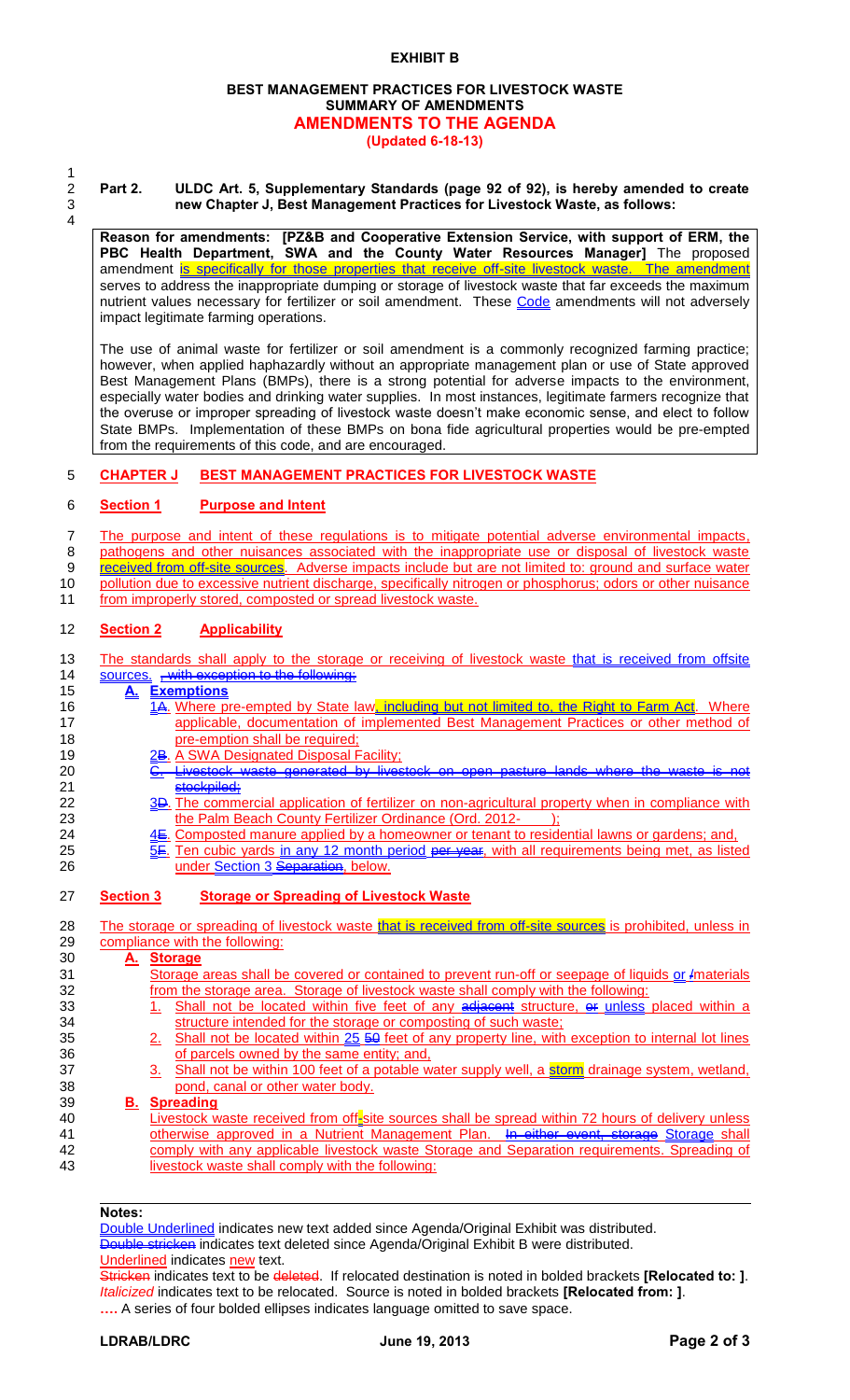# **BEST MANAGEMENT PRACTICES FOR LIVESTOCK WASTE SUMMARY OF AMENDMENTS AMENDMENTS TO THE AGENDA**

**(Updated 6-18-13)**

|                |                | (Updated 6-18-13)                                                                                    |
|----------------|----------------|------------------------------------------------------------------------------------------------------|
|                |                |                                                                                                      |
| 1              | <u>1.</u>      | <b>Nutrient Management Plan</b>                                                                      |
| $\overline{2}$ |                | Prior to receiving ef-livestock waste, an application shall be submitted to the Cooperative          |
| 3              |                | Extension Service (CES) for review. Upon completion of the review, the CES shall develop a           |
| 4              |                | Nutrient Management Plan which indicates whether application of any livestock waste is               |
| 5              |                | appropriate for the soil condition, and if so, in what amount.                                       |
| 6              |                | a. Application Form and Requirements                                                                 |
| $\overline{7}$ |                | The application form and requirements shall be in a manner established by the CES.                   |
| 8              |                | b. Validity of Nutrient Management Plan                                                              |
| 9              |                | The Nutrient Management Plan shall remain current for three years after its issuance by              |
| 10             |                | the CES. A current Nutrient Management Plan must be in place prior to receiving of                   |
| 11             |                | livestock waste at any time. It shall be a violation of the ULDC. Gode if livestock waste is         |
| 12             |                | being stored or spread in a manner inconsistent with the current Nutrient Management                 |
|                |                |                                                                                                      |
| 13             |                | Plan.                                                                                                |
| 14             | 2 <sub>1</sub> | <b>Separation</b>                                                                                    |
| 15             |                | The spreading of livestock waste shall not occur:                                                    |
| 16             |                | Within 25 50 feet of any property line, with exception to internal lot lines of parcels owned<br>a.  |
| 17             |                | by the same entity; and,                                                                             |
| 18             |                | Within 100 feet of a potable water supply well, a storm drainage system, wetland, pond,<br><u>b.</u> |
| 19             |                | canal or other water body. [Ord. 2013-]                                                              |
| 20             |                |                                                                                                      |
| 21             |                |                                                                                                      |
| 22             |                |                                                                                                      |
| 23             |                |                                                                                                      |
| 24             |                |                                                                                                      |
| 25             |                |                                                                                                      |
| 26             |                |                                                                                                      |
| 27             |                |                                                                                                      |
| 28             |                |                                                                                                      |
| 29             |                |                                                                                                      |
| 30             |                |                                                                                                      |
| 31             |                |                                                                                                      |
|                |                |                                                                                                      |
| 32             |                |                                                                                                      |
| 33             |                |                                                                                                      |
| 34             |                |                                                                                                      |
| 35             |                |                                                                                                      |
| 36             |                |                                                                                                      |
| 37             |                |                                                                                                      |
| 38             |                |                                                                                                      |
| 39             |                |                                                                                                      |
| 40             |                |                                                                                                      |
| 41             |                |                                                                                                      |
| 42             |                |                                                                                                      |
| 43             |                |                                                                                                      |
| 44             |                |                                                                                                      |
| 45             |                |                                                                                                      |
| 46             |                |                                                                                                      |
| 47             |                |                                                                                                      |
| 48             |                |                                                                                                      |
| 49             |                |                                                                                                      |
| 50             |                |                                                                                                      |
| 51             |                |                                                                                                      |
|                |                |                                                                                                      |
| 52             |                |                                                                                                      |
| 53             |                |                                                                                                      |
| 54             |                |                                                                                                      |
| 55             |                |                                                                                                      |
| 56             |                |                                                                                                      |
| 57             |                |                                                                                                      |
| 58<br>ro       |                |                                                                                                      |
|                |                |                                                                                                      |

U:\Zoning\CODEREV\2013\LDRAB\Meetings\6-19-13 Special Meeting\2 Final Packet\0 - Amendments to the Agenda 6-18-13.docx

### **Notes:**

> Double Underlined indicates new text added since Agenda/Original Exhibit was distributed. Double stricken indicates text deleted since Agenda/Original Exhibit B were distributed. Underlined indicates new text.

Stricken indicates text to be deleted. If relocated destination is noted in bolded brackets **[Relocated to: ]**. *Italicized* indicates text to be relocated. Source is noted in bolded brackets **[Relocated from: ]**. .... A series of four bolded ellipses indicates language omitted to save space.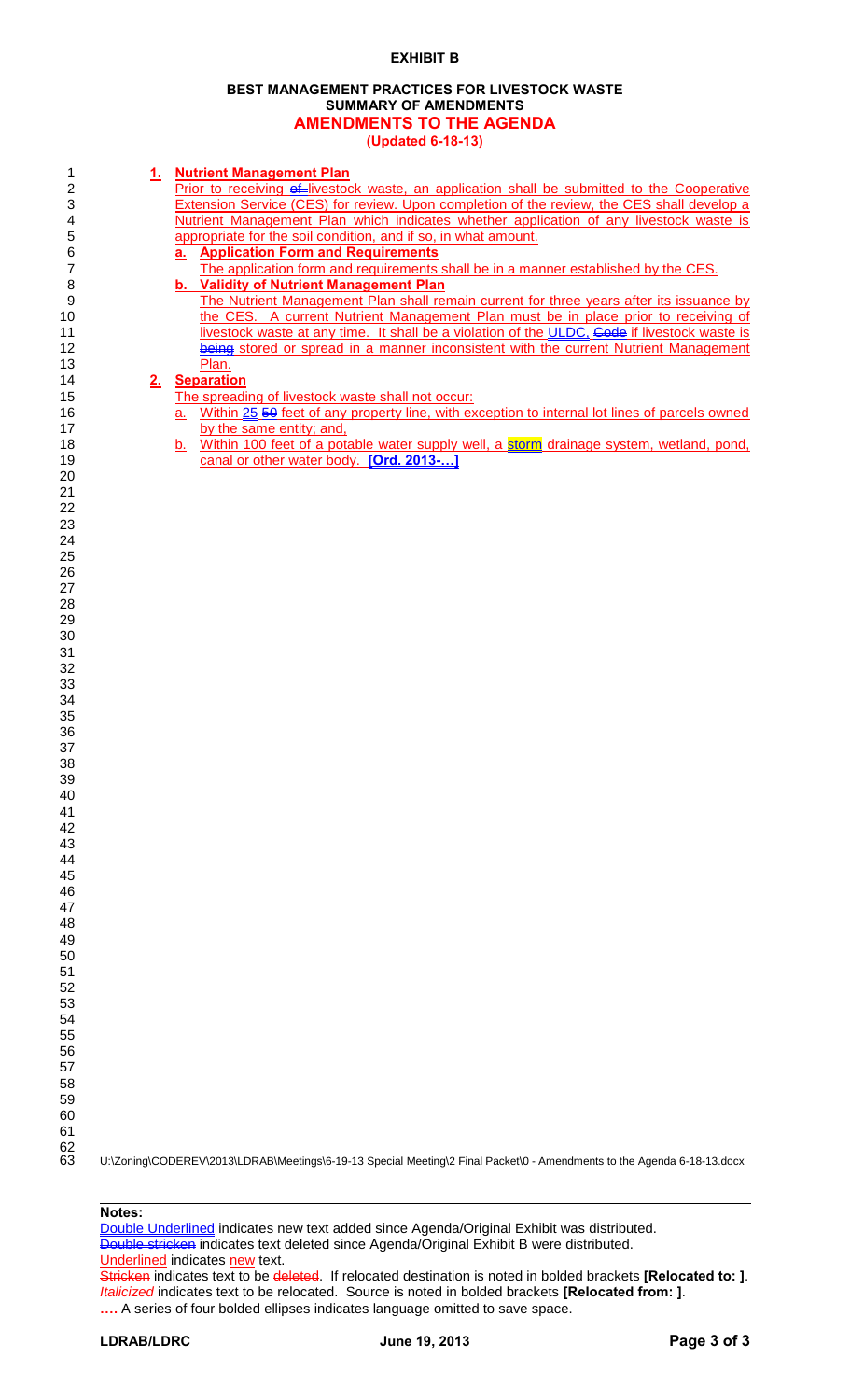

June 12, 2013

#### Department of Planning, Zoning & Building

2300 North jog Road West Palm Beach, FL 33411-2741 (561) 233-5000

Planning Division 233-5300 Zoning Division 233~5200 Building Division 233-5100 Code Enforcement 233-5500 Contractors Certification 233-5525 Administration Office 233-5005 Executive Office 233-5228 www.pbcgov.com/pzb

> Palm Beach County Board of County **Commissioners**

•

Steven L. Abrams, Mayor

Priscilla A. Taylor, Vice Mayor

Hal R. Valeche

Paulette Burdick

Shelley Vana

Mary Lou Berger

jess R. Santamaria

#### **County Administrator**

Robert Weisman

"An Equal Opportunity *Affirmative Action Employer"*  Mr. Wesley Blackman, AICP, Chairman, and Members of the Land Development Regulation Advisory Board (LDRAB) 241 Columbia Drive Lake Worth, FL 33460

#### RE: June 19, 2013 LDRAB/LDRC Special Meeting

Dear Mr. Blackman & Board Members:

Attached please find the agenda and supporting materials to assist you in preparing for the above mentioned meeting.

The meeting will commence at 2:00 p.m. in the Vista Center  $1<sup>st</sup>$  Floor Ken Rogers Hearing Room (VC-1W-47), located at 2300 North Jog Road, West Palm Beach, Florida.

If you should have any questions or require additional information, please contact me at (561) 233-5206 or via email at WCross@pbcgov.org, or Monica Cantor, Senior Site Planner at (561) 233-5205 or via email at MCantor@pbcgov.org.

 $\geq l.$ Sincerely,

William Cross, AICP

Principal Site\Planner, Zoning Division

Attachments: June 19, 2013 LDRAB Agenda and Supporting Materials

c: Verdenia C. Baker, Deputy County Administrator Rebecca D. Caldwell, Executive Director, PZB Leonard Berger, Chief Assistant County Attorney Robert Banks, Chief Land Use County Attorney Jon MacGillis, ASLA, Zoning Director Maryann Kwok, Chief Planner, Zoning Monica Cantor, Senior Site Planner, Zoning Bryan Davis, Principal Planner, Planning John Rupertus, Senior Planner, Planning

U:\Zoning\CODEREV\2013\LDRAB\Meetings\6-19-13 Special Meeting\2 Final Packet\1 Transmittal Letter.docx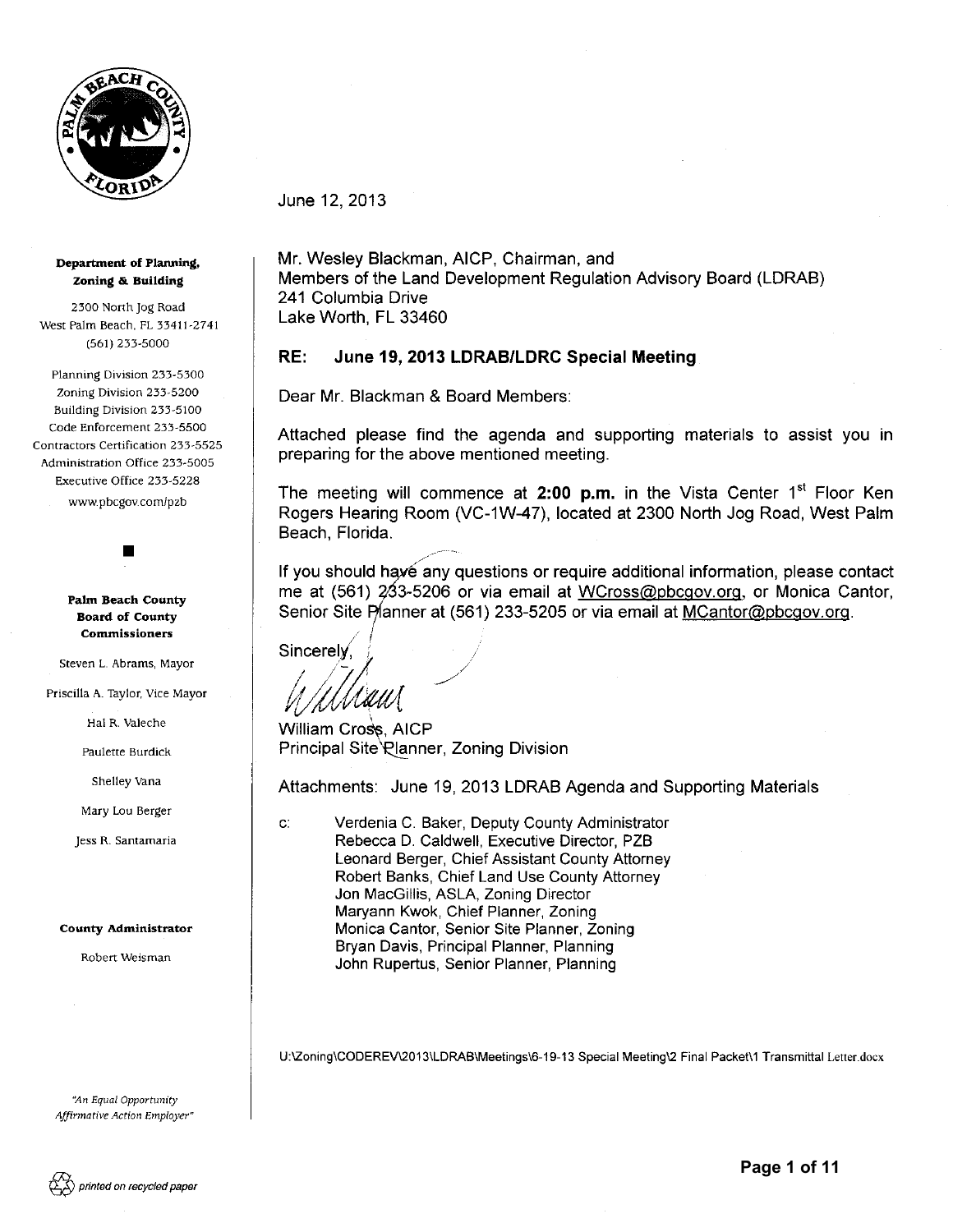# **PALM BEACH COUNTY**

# **LAND DEVELOPMENT REGULATION ADVISORY BOARD (LDRAB) LAND DEVELOPMENT REGULATION COMMISSION (LDRC)**

# **JUNE 19, 2013**

# **BOARD MEMBERS**

**Wesley Blackman, AICP, Chair** (PBC Planning Congress)

**David Carpenter, RLA, Vice Chair** (District 2)

**Raymond Puzzitiello** (Florida Atlantic Builders Assoc.) **Richard S. Kozell, III** (District 1) **Joni Brinkman** (Palm Beach League of Cities) **Barbara Katz** (District 3) **Terrence N. Bailey** (Florida Engineering Society) **Jim Knight** (District 4) **Jerome I. Baumoehl** (American Institute of Architects) **Lori Vinikoor** (District 5) **Edward E. Tedtmann** (Environmental Organization) **Mike Zimmerman** (District 6) **Frank Gulisano** (Realtor's Assoc. of the Palm Beaches) **Henry D. Studstill,** (District 7) **Gary Rayman** (Fl. Surveying and Mapping Society) **James M. Brake** (Member at Large/Alternate) **Vacant** (Condominium Association) **Leo Plevy** (Member at Large/Alternate)

**Vacant** (Association Gen. Cont. of America)

# **Board of County Commissioners**

**Steven L. Abrams, Mayor, District 4**

**Priscilla A. Taylor, Vice Mayor, District 7**

**Hal R. Valeche Commissioner, District 1**

**Paulette Burdick Commissioner, District 2**

**Shelley Vana Commissioner, District 3**

**Mary Lou Berger Commissioner, District 5**

**Jess R. Santamaria Commissioner, District 6**

**Robert Weisman County Administrator**



"An Equal Opportunity – Affirmative Action Employer" 2300 North Jog Road, West Palm Beach, Florida 33411 (561) 233-5200

U:\Zoning\CODEREV\2013\LDRAB\Meetings\6-19-13 Special Meeting\2 Final Packet\2 Coverpage.docx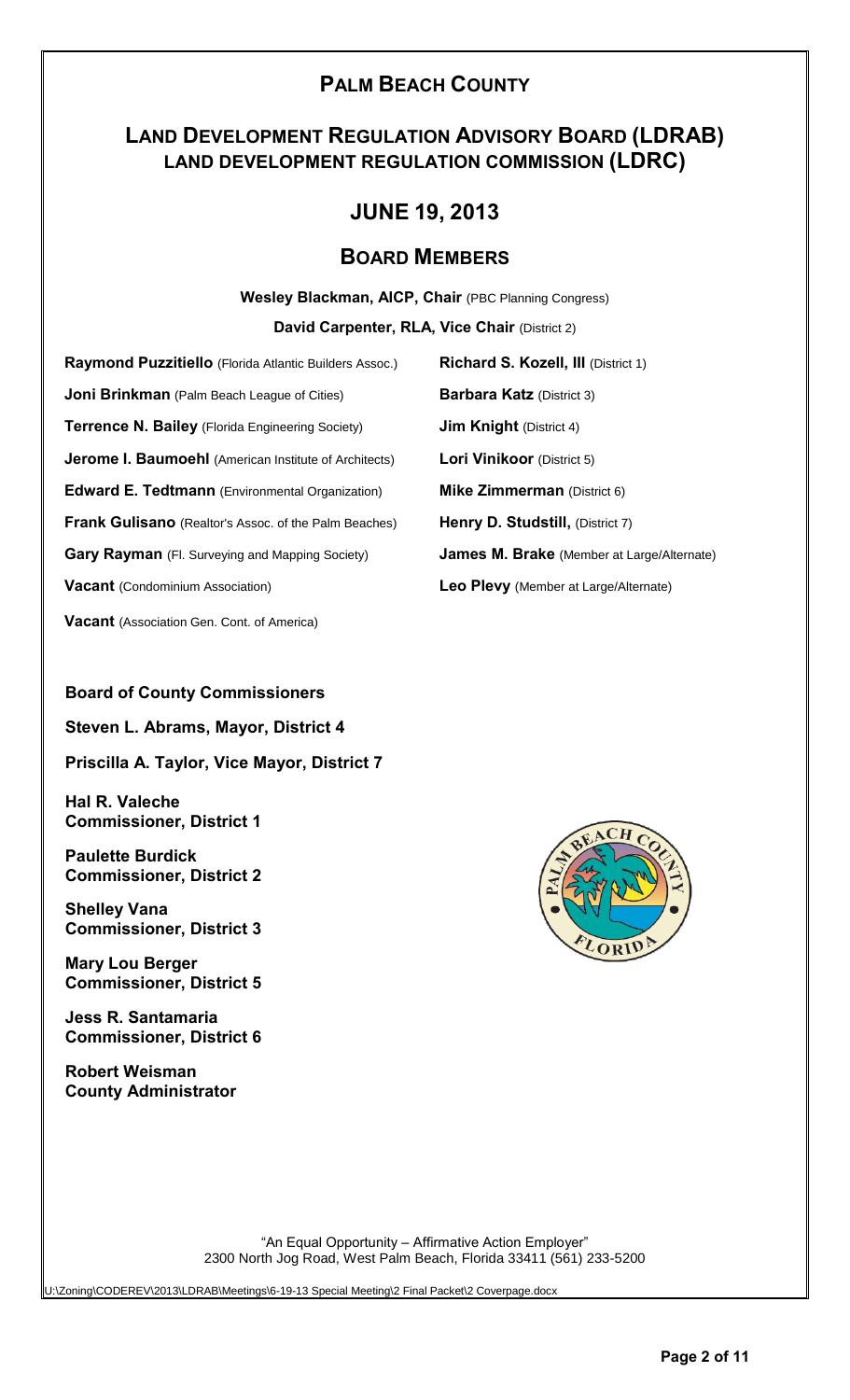

# **LAND DEVELOPMENT REGULATION ADVISORY BOARD (LDRAB) AND LAND DEVELOPMENT REGULATION COMMISSION (LDRC)**

# **WEDNESDAY, JUNE 19, 2013 AGENDA 2300 NORTH JOG ROAD** KEN ROGERS HEARING ROOM - 1 $^{\mathrm{ST}}$  Floor (VC-1W-47)

2:00 P.M.

# **A. CALL TO ORDER/CONVENE AS LDRAB**

- 1. Roll Call
- 2. Additions, Substitutions and Deletions
- 3. Motion to Adopt Agenda
- 4. Adoption of May 22, 2013 Minutes (Exhibit A)

# **B. ULDC AMENDMENTS**

1. Exhibit B Best Management Practices for Livestock Waste

# **C. CONVENE AS LDRC**

- 1. Proof of Publication
- 2. Consistency Determination Exhibit B - Best Management Practices for Livestock Waste

# **D. ADJOURN AS LDRC**

# **E. RECONVENE AS LDRAB**

- **F. PUBLIC COMMENTS**
- **G. LDRAB SUBCOMMITTEE UPDATES** 1. Use Regulations Project

# **H. STAFF COMMENTS**

- 1. RVPD Accessory Structure
- **I. ADJOURN**

U:\Zoning\CODEREV\2013\LDRAB\Meetings\6-19-13 Special Meeting\2 Final Packet\3 - Agenda.docx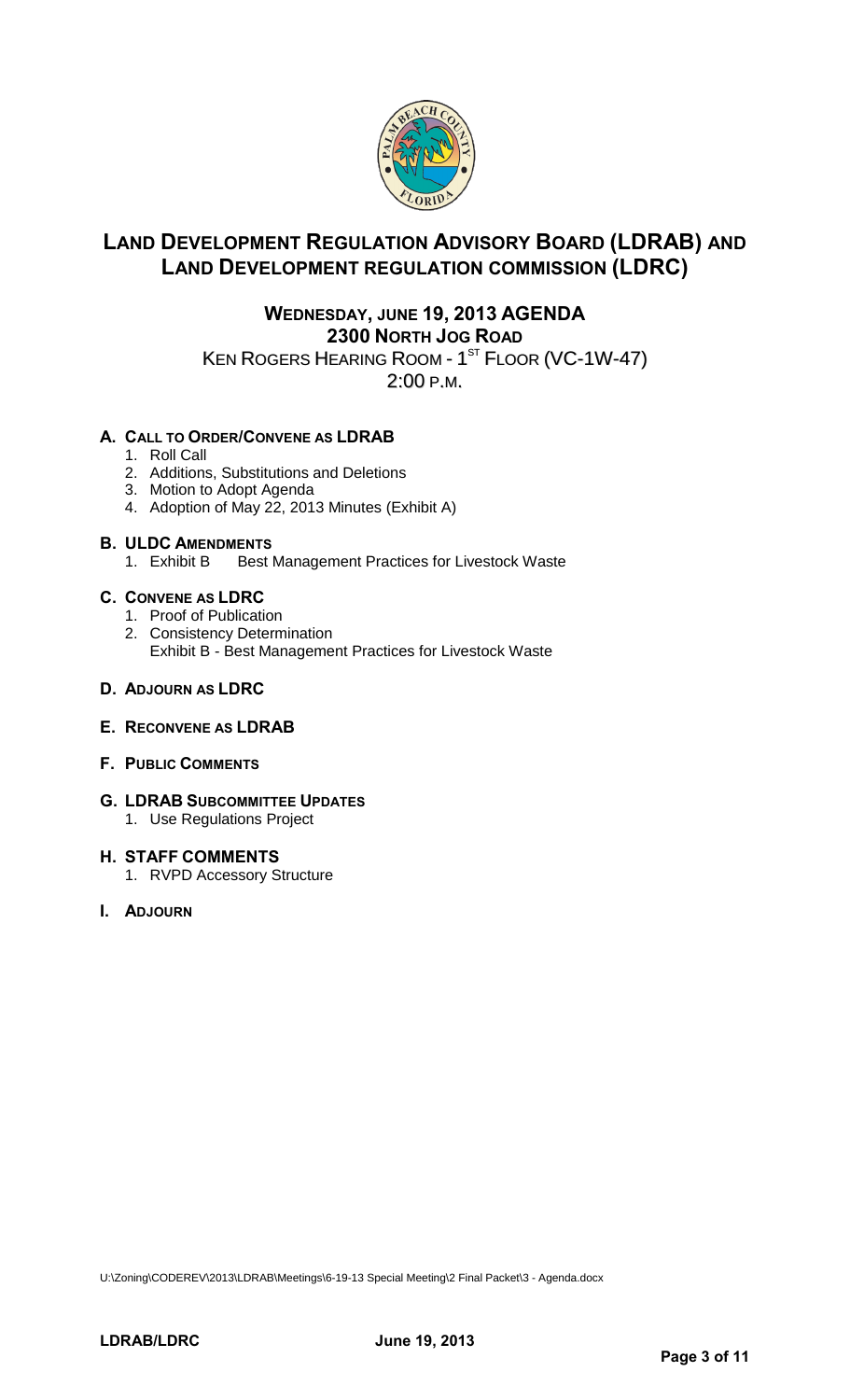#### **PALM BEACH COUNTY LAND DEVELOPMENT REGULATION ADVISORY BOARD (LDRAB)**

#### **Minutes of May 22, 2013 Meeting**

On Wednesday, May 22, 2013 the Palm Beach County Land Development Regulation Advisory Board (LDRAB), met in the Ken Rogers Hearing Room, (VC-1W-47), at 2300 North Jog Road, West Palm Beach, Florida.

## **A. Call to Order/Convene as LDRAB**

#### **1. Roll Call**

Chair Wes Blackman called the meeting to order at 2:05 p.m. Zona Case, Code Revision Zoning Technician, called the roll.

**Members Present: 13 Members Absent: 4** Wesley Blackman (PBC Planning Congress)<br>Jim Knight (District 4) Lori Vinikoor (District 5) Frank Gulisano (PBC Board of Realtors)<br>Michael Zimmerman (District 6) Frank Gulisano Puzzitiello (Gold Coast Build. Henry Studstill (District 7)\* Gary Rayman (Fl. Surveying & Mapping Society) **Vacancies: 2** Terrence Bailey (Florida Eng. Society)**\*** (Condominium Association) Jerome Baumoehl (AIA) Edward Tedtmann, Environmental Organization) **County Staff Present:** James M. Brake (Member at Large/Alternate) Bryan Davis, Principal Planner, Planning<br>Leo Plevy (Member At Large/Alternate) William Cross, Principal Site Planner, Zor

Richard Kozell (District 1) Raymond Puzzitiello (Gold Coast Build. Assoc.)

(Assoc. General Contractors of America)

Leonard Berger, Assistant County Attorney William Cross, Principal Site Planner, Zoning Monica Cantor, Senior Site Planner, Zoning David Nearing, Site Planner 1, Zoning Zona Case, Zoning Technician, Zoning

### **2. Additions, Substitutions, and Deletions**

Chair Wes Blackman noted that there were no additions, substitutions, and deletions. He requested that a motion be made to allow presentation of a plaque on behalf of Palm Beach County to Mr. Martin Klein who served on the Land Development Review Advisory Board for nine years. This will be done after adoption of Item A.4.

Motion by Ms. Vinikoor, seconded by Barbara Katz. Motion passes (12 - 0)**\***.

#### **3. Motion to Adopt Agenda**

Motion to adopt the agenda by Ms. Vinikoor, seconded by Ms. Katz. Motion passes (12  $- 0$ <sup>\*</sup>.

# **4. Adoption of April 24, 2013 Minutes (Exhibit A)**

Motion to adopt by Ms. Vinikoor, seconded by Ms. Katz. Motion passes (12 - 0)**\***.

#### **RECOGNITION OF FORMER BOARD MEMBER: MARTIN KLEIN**

Chair, Wes Blackman, presented the plaque to Mr. Martin Klein and expressed both pleasure in having served with Mr. Klein and regret that he no longer serves on the Board. In responding, Mr. Klein spoke about his warm regards for former fellow members and the honor and gratitude he felt for being afforded the opportunity to serve with them and to work with an excellent Zoning staff. He wished good health and happiness for all.

#### **B. ULDC AMENDMENTS**

1. Exhibit B - Adult Day Care

Mr. Cross explained that the Facilities Development and Operations (FDO) Department brought to Zoning's attention language in the Day Care section of the ULDC which is in conflict with State agencies' regulations and that Mr. Eric McClellan, Senior Planner in that department was present to respond to questions. Zoning agrees and this minor amendment means that an adult day care is no longer required to meet the minimum square footage for outdoor activities specified in the ULDC and required for child day care facilities. This is in keeping with the Florida Administration Code (FAC) and Agency for Health Care Administration (AHCA).

Mr. Baumoehl, Mr. Knight and Mr. Tedtmann cited health concerns for clients which will result from lack of exercise due to insufficient space to move around freely.

Mr. Eric McClellan responded that a play area is not mandated by law. The Director of Senior Services had been consulted and it was agreed that it was best left to the market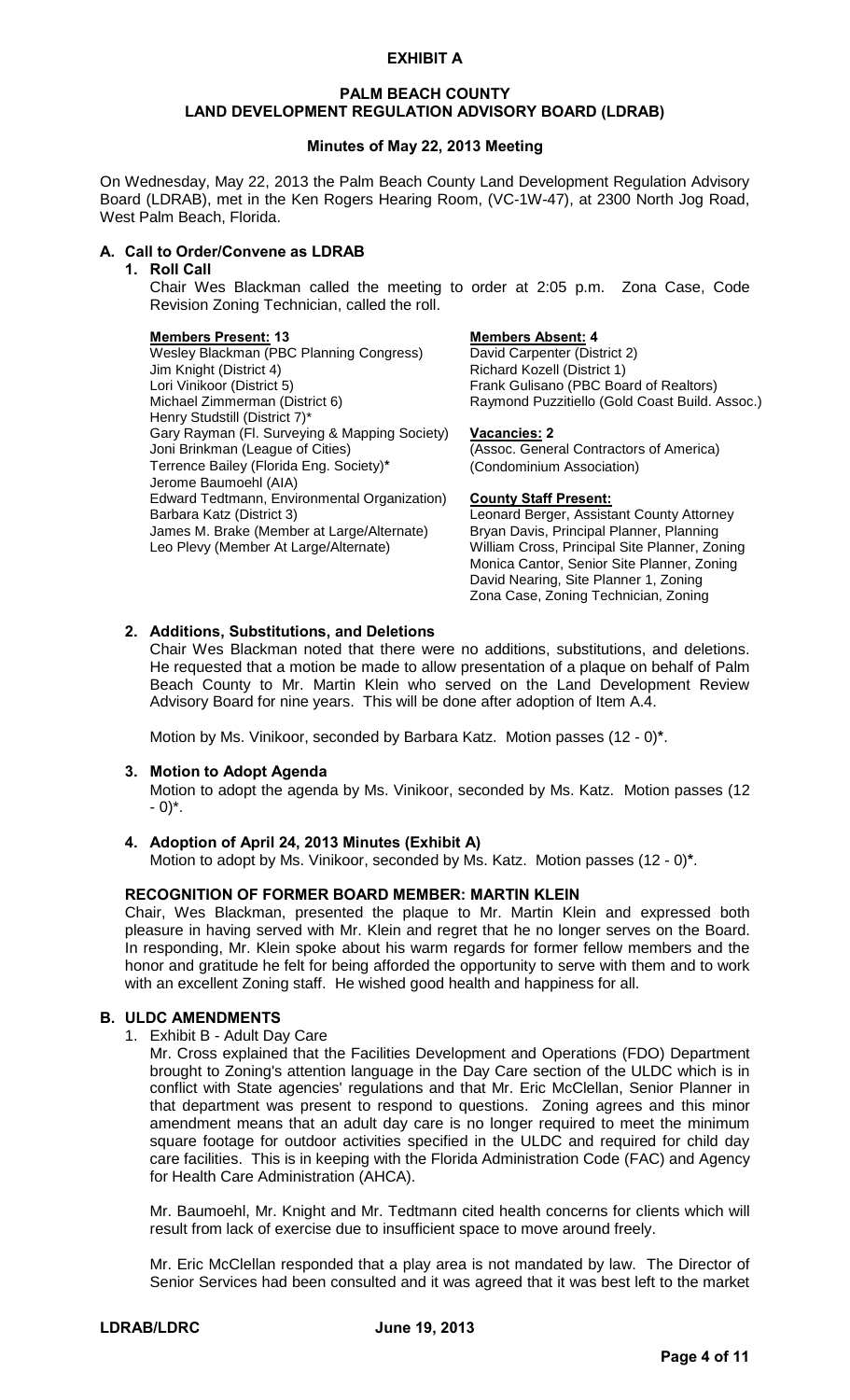#### **PALM BEACH COUNTY LAND DEVELOPMENT REGULATION ADVISORY BOARD (LDRAB)**

#### **Minutes of May 22, 2013 Meeting**

to determine future needs as the clientele being served is varied. Some clients might not be physically able to use outdoor space and providing and maintaining extra space is costly and could present liability issues for the facility. He further said that an expansive area is not necessary as the adults are there only during the day and all are not required to be outside at the same time, as mostly happens in a child day care. At any given time there might be one or two adults in that area.

Motion by Ms. Vinikoor, seconded by Mr. Rayman.

Motion by the Chair for vote on a roll call. The Secretary called the roll. The motion passes (8 - 4)**\***. Mr. Baumoehl, Mr. Tedtmann, Mr. Knight and Mr. Brake voted nay.

#### 2. Exhibit C - Murals

Mr. David Nearing, Site Planner I, outlined the main points in the exhibit, as follows:

- A definition for "Mural", and establishing that the County Administrator or a designee is authorized to review and approve, or deny mural applications.
- Restrictions on placement and application procedures.
- Review procedures established by The Public Art Committee Resolution 2010-2092.
- Design criteria, requirements for installation and time allocated for completion.
- Inspection is required to ensure compliance, and enforcement details in the event of non-compliance are clearly explained.

A brief discussion followed in which Mr. Knight questioned the six-month time frame and Ms. Vinikoor expressed concern that neon lights might be used in the murals.

**\***The Chair noted the arrival of Mr. Bailey at 2:35 p.m.

Mr. Berger explained that the six-month timeframe is merely for internal convenience due mainly to Building Department procedures. Mr. Nearing added that six months is a typical building permit cycle and if additional time is needed the Building Department will extend the permit as long as progress is being made. He also pointed out that neon lighting requires a building permit and line 64 on page 14 of the Exhibit states that there is restriction on moving mechanical or electrical parts on murals.

Motion by Mr. Rayman, seconded by Ms. Katz. The Motion passes (13 - 0).

3. Exhibit D - Freestanding ATM

Mr. Nearing explained that this privately initiated amendment on behalf of Bank of America, was discussed at the BCC Hearing in October, 2012. Zoning was directed by the Board to process amendments to the ULDC to allow freestanding Automated Teller Machines in walk-up and drive-thru structures, which will be unmanned and provide a full range of banking services. He summarized the amendment as follows:

- Non-proliferation in parking lots to prevent excessive disruption of the traffic flow.
- Appropriate landscaping with particular attention to security lighting or Crime Prevention Through Environmental Design (CPTED) guidelines.
- Customer access to the interior is prohibited.
- Parking requirements must be satisfied; with provision for handicapped parking.
- Structures must be at least 1,000 ft. apart; maximum size is 100 sq. ft, excluding canopies for weather protection.
- Wall signage would be permitted in accordance with the same standards applicable to buildings, with exception to minimum tenant provisions intended for occupied businesses.
- The related financial institution is required to have at least one manned full service operation in the County.

Ms. Brinkman suggested that ATMs be allowed in the UC and UI (Urban areas) and asked why these small structures should have to comply with architecture design guidelines.

Mr. John Heron from the law firm of Gray and Robinson, representing Bank of America, provided further rationale for the need to provide freestanding machines: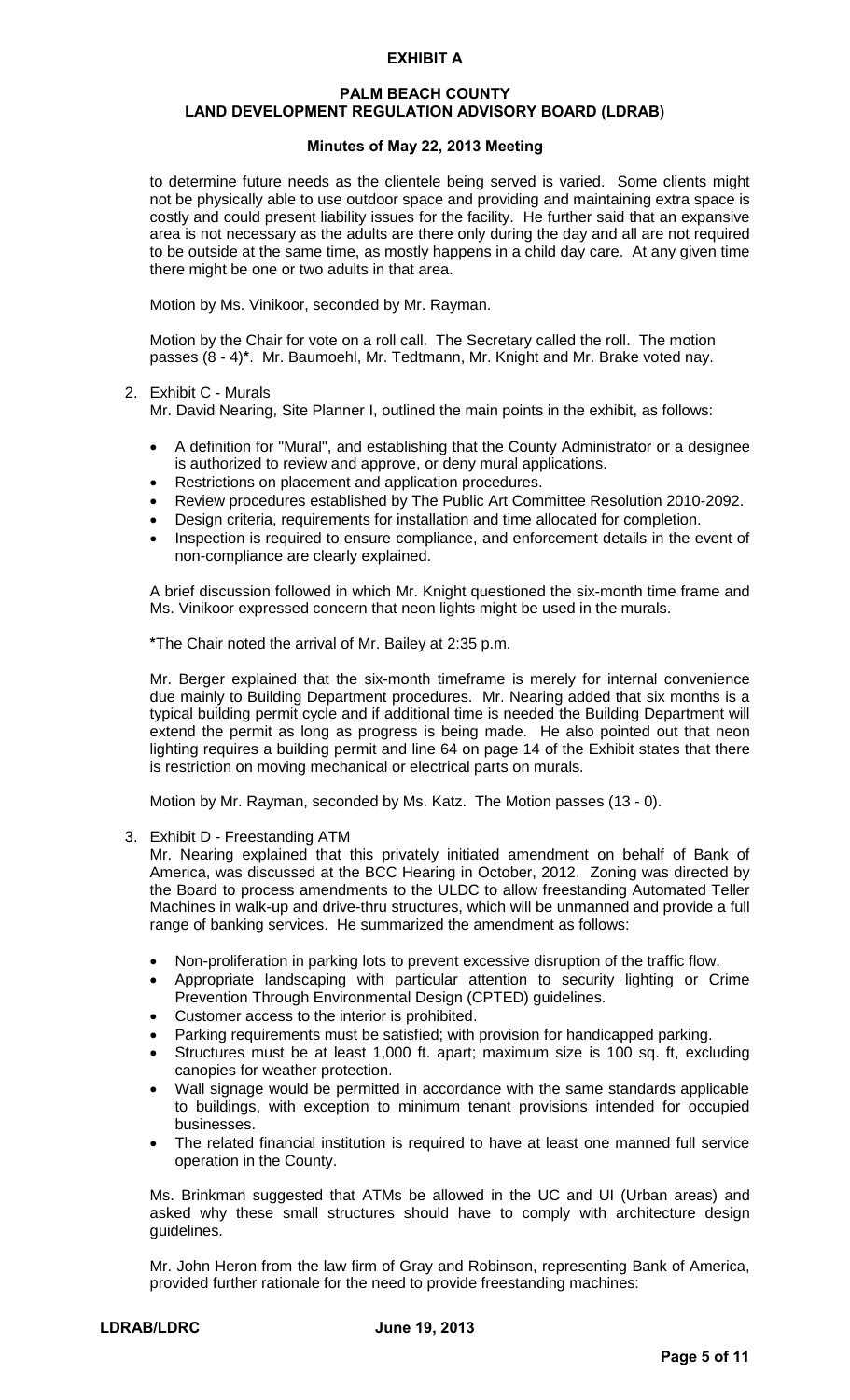#### **PALM BEACH COUNTY LAND DEVELOPMENT REGULATION ADVISORY BOARD (LDRAB)**

### **Minutes of May 22, 2013 Meeting**

- Older type ATMs found in grocery stores are being phased out.
- Technical advances are encouraging more people to do their banking from home.
- There is more use of debit cards and many employers are converting to the debit card system to pay their employees.
- Access to the machines will assist many people who do not own a vehicle or a computer.

Mr. Heron further said that he agrees with Ms. Brinkman's opinion that the machines should be allowed in the UC and UI districts and he requested a simpler formula for calculating signage than the percentage method suggested.

Mr. Cross said that during the discussion, Mr. Bryan Davis, Principal Planner, Planning Division, conveyed to him that it might be possible to allow ATMs in the URA and if so a change could be made to the Exhibit. (Editor's note: The exhibit was subsequently amended to include the UC and UI districts as requested.)

Motion by Ms. Vinikoor, seconded by Ms. Brinkman Ms. Vinikoor emphasized the importance of the 1000 ft separation in the amendment. The Motion passes (11 - 2). Mr. Baumoehl and Mr. Plevy voted nay.

4. Exhibit E - Private Gun Range

Mr. Cross stated that complaints of a firearm being discharged on private property prompted research of Florida Statutes, and after further consultation with the County Attorney's Office, it was determined that the County cannot regulate this use. Mr. Berger added that State law regulates private gun ranges and the County can only regulate public gun ranges.

Motion by Ms. Vinikoor, seconded by Mr. Knight. The motion passes (13 - 0).

5. Exhibit F - Bona-Fide Agriculture

Mr. Cross explained the background to the amendment, as follows:

- ULDC provision duplicate requirements delegated to the Property Appraisers Office per Florida Statutes.
- Presently a farm cannot be started without the bona-fide agriculture classification from the Property Appraiser, but the classification cannot be obtained until the farm has started and is in production.
- The language being stricken should not be in the ULDC. Zoning can regulate where a farm is located.

Mr. Berger added that with the bona-fide classification a number of tax exemptions are available through the Property Appraiser and there are some activities which are entitled to exemption whether the operation is bona-fide agriculture or not.

Ms. Brinkman said there is confusion and the Building department does not seem to know how to handle it. She inquired whether the Building Division uses as their basis to exempt an AR property owner from the building process the fact that the owner completed all the required documentation.

Mr. Berger clarified that non-residential farm buildings do not require building permits. Many applicants live in the building after agreeing not to do so, to avoid the impact fees and building permit requirements and it is dangerous for them to live in an unpermitted building. The system has been abused and the State law changes almost every year. Recently attempts have been made to resolve the situation with the Building department and the process is still under review.

Mr. Cross added that Zoning is working on a PPM with several departments and the County Attorney to get feedback and address issues such as setbacks, other standards and the affidavit process. He also said that staff is addressing bona-fide agriculture among the many agricultural uses being reviewed in the Use Regulations project. The Comprehensive Plan will also be reviewed similarly.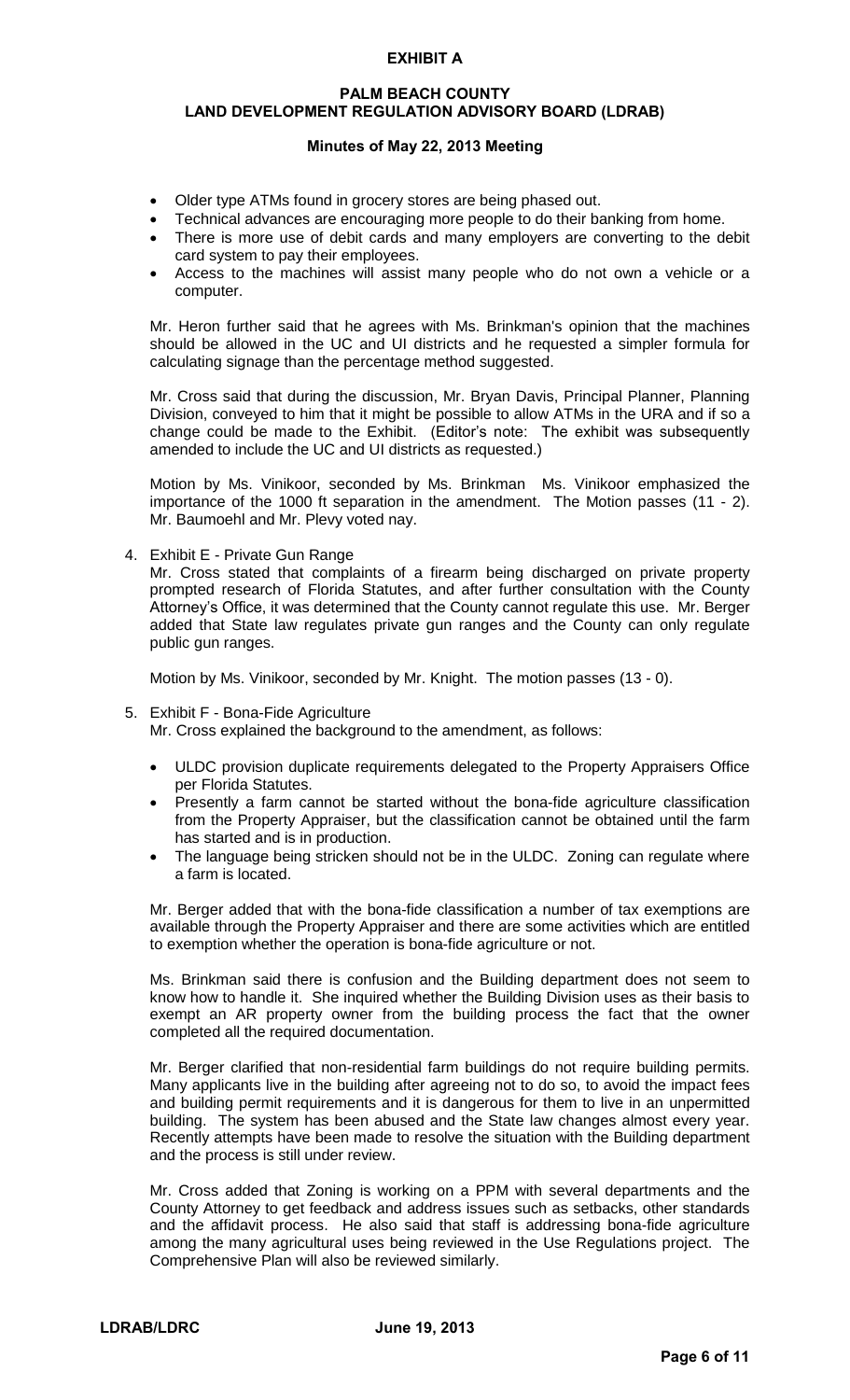#### **PALM BEACH COUNTY LAND DEVELOPMENT REGULATION ADVISORY BOARD (LDRAB)**

#### **Minutes of May 22, 2013 Meeting**

Ms. Vinikoor requested a copy of the affidavit and Mr. Cross said he would send it by email to all members. (Editor's note: The affidavit was forwarded via e-mail).

The Chair noted that a member of the public wished to speak on this item.

Caroline Villanueva said she represents Florida Crystals Corporation and its affiliates, which owns much of the land in the Agriculture Production area and will be affected by the amendments. The Corporation is now subject to the affidavit although every effort has been made to be in compliance. She was of the view that there is insufficient information in the Exhibit at this point to make decisions and requested the opportunity to coordinate and work with staff as an affected landowner. Ms. Villanueva also referred to page 25, lines 26-27, stating that the sentence is troubling. It does not identify the definition of bona fide agriculture and there is already a State statute that defines that.

Mr. Berger agreed with the Chair that this is an evolving matter and this amendment is a small step. Bona-fide is used frequently in the Code and changing the term entirely could be confusing. Mr. Berger also clarified that Zoning cannot regulate where there is State law but there are areas where Zoning can regulate basic agriculture and that is what the PPM is about. He also clarified that there are other standards that have been left out of the Exhibit and they will be renumbered in the Code.

Motion by Ms. Vinikoor, seconded by Mr. Bailey. Motion passes (13-0).

#### **C. CONVENE AS LDRC**

#### **1. Proof of Publication**

Motion to approve by Ms. Vinikoor, seconded by Ms. Katz. Motion passes (13 - 0).

#### **2. Consistency Determination**

Mr. Blackman requested that Exhibits B.1 through B.5 be looked at for consistency. Mr. Bryan Davis, Principal Planner, Planning Division, stated that the proposed amendments were consistent with the Comprehensive Plan.

Motion to approve consistency determination by Mr. Knight, seconded by Ms. Vinikoor. The motion passes (13 - 0).

#### **D. ADJOURN AS LDRC**

Adjourned as LDRC at 3.45 p.m..

- **E. RECONVENE AS LDRAB**  Reconvene at 3:45 p.m
- **F. PUBLIC COMMENTS**  There were no public comments.

## **G. LDRAB SUBCOMMITTEE UPDATES**

- 1. Use Regulations Project
	- Ms. Cantor gave the following update:
	- At the subcommittee meeting on May 14, the Industrial Uses were presented and several questions were raised especially in cases where the uses were changed from less to more restrictive.
	- It was made clear that the object is to simplify the approval process where possible and determine how to handle non-conforming uses.
	- The new Consolidated Use Matrix was also presented and explained to attendees.
	- The next meeting is tentatively scheduled for the second week of June.

Ms. Cantor thanked LDRAB members who are participating in the Use Regulations subcommittee meetings and invited other members to participate. She also reminded existing Landscape Subcommittee members to attend meetings and invited other members to participate. Mr. Tedtmann accepted the invitation.

Formal motion to have Mr. Edward Tedtmann join the Landscape Subcommittee by Mr. Zimmerman, seconded by Mr. Baumoehl. Motion passes (13 - 0).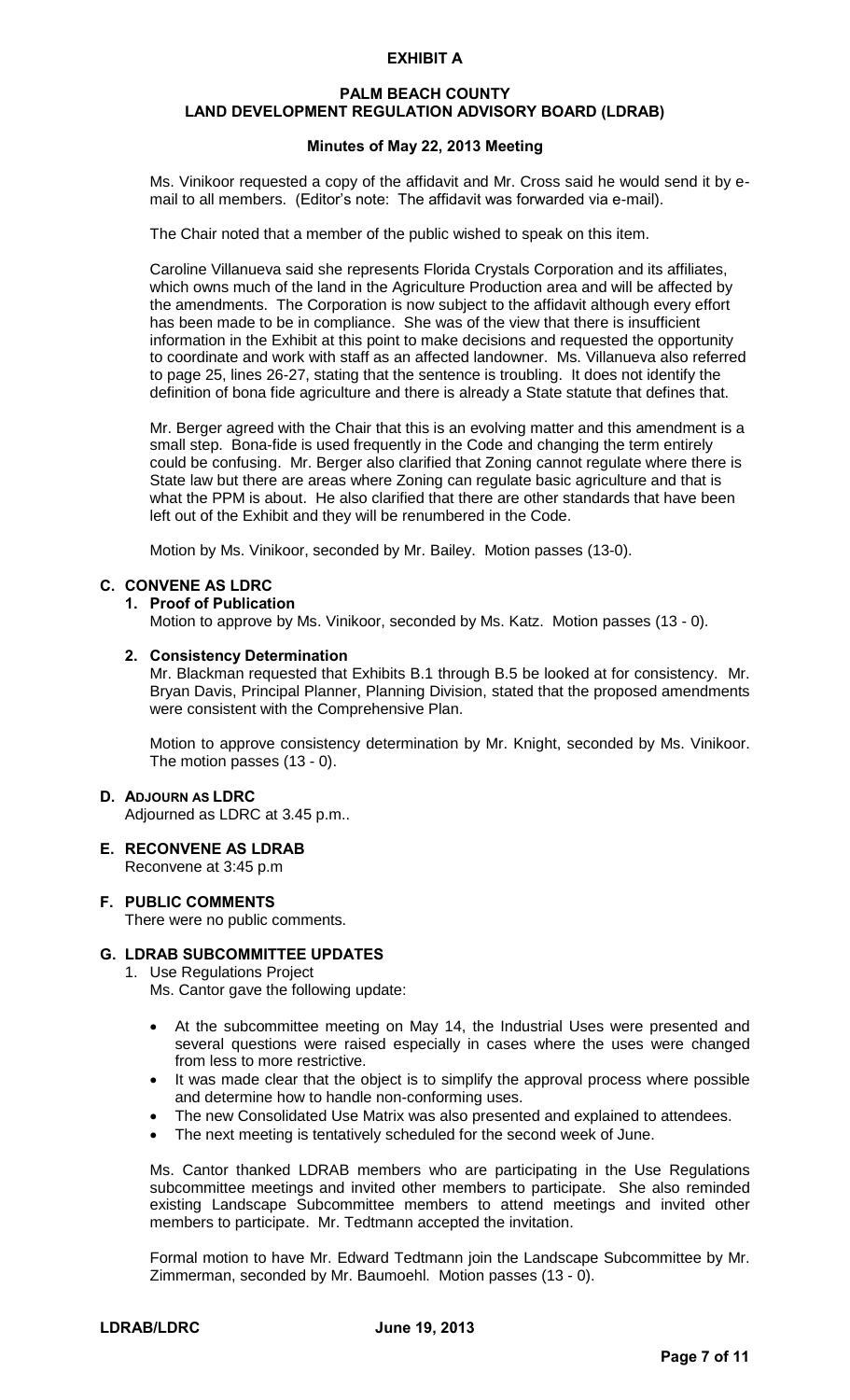#### **PALM BEACH COUNTY LAND DEVELOPMENT REGULATION ADVISORY BOARD (LDRAB)**

### **Minutes of May 22, 2013 Meeting**

Mr. Knight apologized on behalf of the Use Regulations Subcommittee for badgering of Zoning staff by some members of the public at the meeting on May 14. He hopes to exercise more control over the meeting to prevent this behavior from being repeated at future meetings.

#### **H. STAFF COMMENTS**

Mr. Cross advised the Board as follows:

- $\circ$  A special LDRAB/LDRC meeting has been scheduled for June 19, 2013, to discuss the illegal dumping of manure in Unincorporated Palm Beach County and Zoning was directed by the County Administrator to amend the ULDC to address this. The amendments will closely follow the new Wellington Ordinance.
- o The Electrified Fence Ordinance would be presented to the BCC the following day for Request for Permission to Advertise and he confirmed to Mr. Bailey that the changes to the amendments proposed at the April 24 meeting were agreed to by the applicants.
- o A privately initiated application to amend Communication Tower, Commercial to allow cell towers in a Recreation PUD will be presented in Round 2013-02 or Round 2014-01.

Ms. Vinikoor said the proposal to have cell towers in a PUD will be of interest to Alliance of Delray and COWBRA as it could have an impact on Unincorporated Palm Beach County.

## **I. ADJOURN**

The Land Development Regulation Advisory Board meeting adjourned at 4:00 p.m.

Recordings of all LDRAB meeting are kept on file in the Palm Beach County Zoning/Code Revision office and can be requested by contacting the Code Revision Section at (561) 233- 5213.

Minutes drafted by: Zona Case

U:\Zoning\CODEREV\2013\LDRAB\Meetings\6-19-13 Special Meeting\2 Final Packet\Exhibit A - May 22 2013 Minutes.docx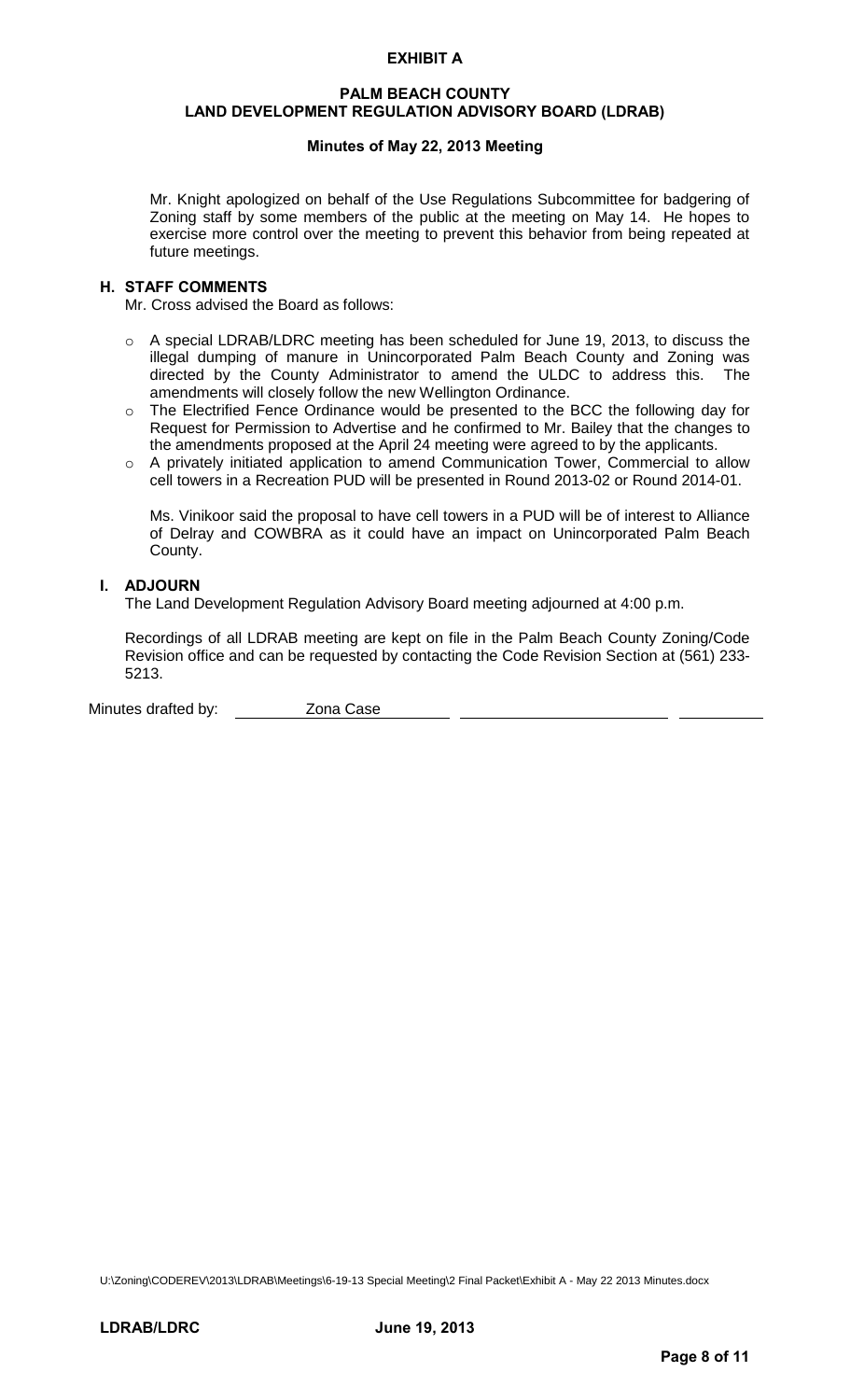#### **BEST MANAGEMENT PRACTICES FOR LIVESTOCK WASTE SUMMARY OF AMENDMENTS (Updated 6-12-13)**

 $\frac{1}{2}$ 4

15 **….**

17 **….**

26

34<br>35

36 **….**

2 **Part 1. ULDC Art. 1.I, Definitions and Acronyms (pages 40, 48, 53 71 and 100 of 119), is hereby**  3 **amended as follows:** 

**Reason for amendments: [PZ&B and Cooperative Extension Service, with support of ERM, the PBC Health Department, SWA and the County Water Resources Manager]** See Part 2 for clarification of overall goals and objectives for the development of best management practices for livestock waste.

#### 5 **CHAPTER I DEFINITIONS & ACRONYMS**

#### 6 **Section 2 Definitions**

- 7 **….** 8 B. Terms defined herein or referenced in this Article shall have the following meanings: 9 **….**
- 10 17. **Best Management Practices (BMPs)** technologically and economically feasible means of 11 1 preventing or reducing amounts of pollution generated by point and non-point sources to a 12 level compatible with the water quality and quantity objectives of the PBC. **BMPs include** 13 schedules of activities, prohibitions of practices, maintenance procedures, and other 14 management practices to prevent or reduce the pollution of waters. **[Ord. 2013-…]**
- 16 C. Terms defined herein or referenced in this Article shall have the following meanings:
- 18 62. **Composting Facility** a facility designed and used for transforming food, yard waste and 19 other organic material into soil or fertilizer through biological decomposition. This use does 20 not include backyard-composting serving individual families.
- 21 63. **Composting** the process by which biological decomposition of organic solid waste is carried out under controlled aerobic conditions, and which stabilizes the organic fraction into carried out under controlled aerobic conditions, and which stabilizes the organic fraction into 23 a material which can easily and safely be stored, handled, and used in an environmentally 24 acceptable manner. **[Ord. 2013-…]**

### 25 **[Renumber accordingly.]**

- 27 D. Terms defined herein or referenced in this Article shall have the following meanings:<br>28 21. Designated Disposal Facility for the purposes of Art. 5.J. Best Management
- 28 21. **Designated Disposal Facility –** for the purposes of Art. 5.J, Best Management Practices for 29 Livestock Waste, a solid waste management facility operated, permitted or designated by the 30 Solid Waste Authority to receive solid waste generated within Palm Beach County, or such 31 alternate facility as may be designated by the Solid Waste Authority in writing. **[Ord. 2013-** 32 **…]**

#### 33 **[Renumber accordingly.]**

- L. Terms defined herein or referenced in this Article shall have the following meanings:
- 37 48. **Livestock Waste** for the purposes of Art. 5.J, Best Management Practices for Livestock 38 Waste, waste composed of excreta of animals and residual materials that have been used for 39 bedding, sanitary, or feeding purposes for such animals. **[Ord. 2013-…]** 40 **[Renumber accordingly.]**
- 41 **Section 3 Abbreviations and Acronyms**

|                                              | <br><b>CES</b> | <b>Cooperative Extension Service</b> |
|----------------------------------------------|----------------|--------------------------------------|
| 42<br>43<br>44<br>45<br>46<br>47<br>48<br>49 |                | This space intentionally left blank. |

#### **Notes:**

Underlined indicates new text.

Stricken indicates text to be deleted. If relocated destination is noted in bolded brackets **[Relocated to: ]**. *Italicized* indicates text to be relocated. Source is noted in bolded brackets **[Relocated from: ]**. **….** A series of four bolded ellipses indicates language omitted to save space.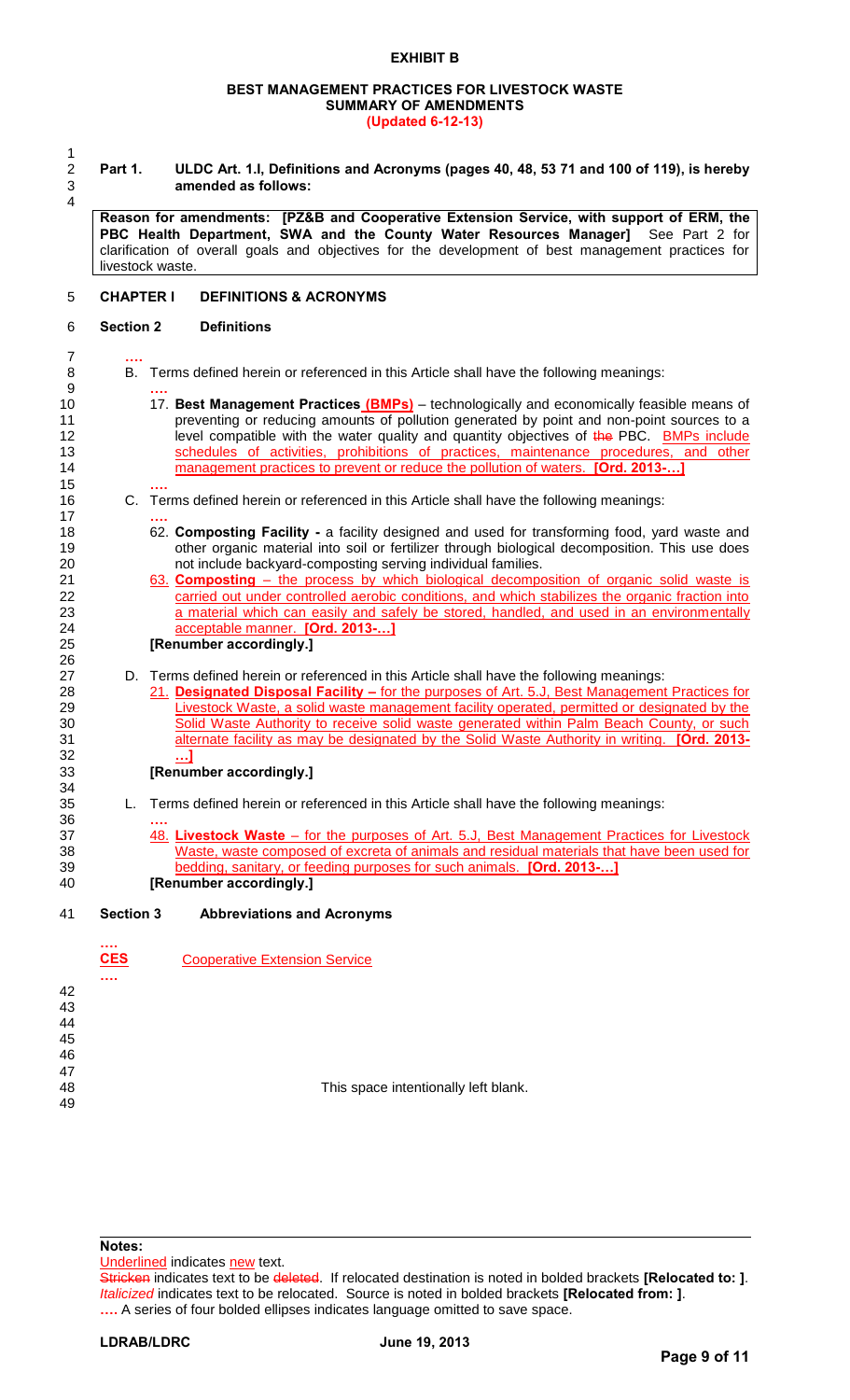#### **BEST MANAGEMENT PRACTICES FOR LIVESTOCK WASTE SUMMARY OF AMENDMENTS (Updated 6-12-13)**

1 4

2 **Part 2. ULDC Art. 5, Supplementary Standards (page 92 of 92), is hereby amended to create**  3 **new Chapter J, Best Management Practices for Livestock Waste, as follows:** 

**Reason for amendments: [PZ&B and Cooperative Extension Service, with support of ERM, the PBC Health Department, SWA and the County Water Resources Manager]** The proposed amendment serves to address the inappropriate dumping or storage of livestock waste that far exceeds the maximum nutrient values necessary for fertilizer or soil amendment. These amendments will not adversely impact legitimate farming operations.

The use of animal waste for fertilizer or soil amendment is a commonly recognized farming practice; however, when applied haphazardly without an appropriate management plan or use of State approved Best Management Plans (BMPs), there is a strong potential for adverse impacts to the environment, especially water bodies and drinking water supplies. In most instances, legitimate farmers recognize that the overuse or improper spreading of livestock waste doesn't make economic sense, and elect to follow State BMPs. Implementation of these BMPs on bona fide agricultural properties would be pre-empted from the requirements of this code, and are encouraged.

#### 5 **CHAPTER J BEST MANAGEMENT PRACTICES FOR LIVESTOCK WASTE**

#### 6 **Section 1 Purpose and Intent**

7 The purpose and intent of these regulations is to mitigate potential adverse environmental impacts, 8 pathogens and other nuisances associated with the inappropriate use or disposal of livestock waste. 9 Adverse impacts include but are not limited to: ground and surface water pollution due to excessive 10 nutrient discharge, specifically nitrogen or phosphorus; odors or other nuisance from improperly stored, 11 composted or spread livestock waste.

12 **Section 2 Applicability**

13 The standards shall apply to the storage or receiving of livestock waste, with exception to the following: 14 A. Where pre-empted by State law. Where applicable, documentation of implemented Best

- 15 Management Practices or other method of pre-emption shall be required;
- 16 B. A SWA Designated Disposal Facility;
- 17 C. Livestock waste generated by livestock on open pasture lands where the waste is not stockpiled;
- 18 D. The commercial application of fertilizer on non-agricultural property when in compliance with the 19 Palm Beach County Fertilizer Ordinance (Ord. 2012-\_\_\_\_\_);
- 20 E. Composted manure applied by a homeowner or tenant to residential ornamentals; and,<br>21 F. Ten cubic vards per vear, with all requirements being met, as listed under Separation, b
- 21 F. Ten cubic yards per year, with all requirements being met, as listed under Separation, below.

#### 22 **Section 3 Storage or Spreading of Livestock Waste**

23 The storage or spreading of livestock waste is prohibited, unless in compliance with the following:

#### 24 **A. Storage**

- 25 Storage areas shall be covered or contained to prevent run-off or seepage of liquids/materials 26 from the storage area. Storage of livestock waste shall comply with the following:
- 27 1. Shall not be located within five feet of any adjacent structure, or placed within a structure 28 intended for the storage or composting of such waste;
- 29 2. Shall not be located within 50 feet of any property line, with exception to internal lot lines of 30 **parcels owned by the same entity; and,** 31 **30 Shall not be within 100 feet of a potable**
- 3. Shall not be within 100 feet of a potable water supply well, a drainage system, wetland, pond, 32 canal or other water body.

# 33 **B. Spreading**

Livestock waste received from offsite sources shall be spread within 72 hours of delivery unless 35 otherwise approved in a Nutrient Management Plan. In either event, storage shall comply with 36 any applicable livestock waste Storage and Separation requirements. Spreading of livestock 37 waste shall comply with the following:

- 38 **1. Nutrient Management Plan**
- 39 Prior to receiving of livestock waste, an application shall be submitted to the Cooperative<br>40 Extension Service (CES) for review. Upon completion of the review, the CES shall develop a Extension Service (CES) for review. Upon completion of the review, the CES shall develop a 41 **Nutrient Management Plan which indicates whether application of any livestock waste is** 42 **appropriate for the soil condition, and if so, in what amount.**<br>43 **a. Application Form and Requirements** 
	- 43 **a. Application Form and Requirements**
- The application form and requirements shall be in a manner established by the CES.<br>45 **b.** Validity of Nutrient Management Plan 45 **b. Validity of Nutrient Management Plan**
- 46 The Nutrient Management Plan shall remain current for three years after its issuance by 47 the CES. A current Nutrient Management Plan must be in place prior to receiving of

#### **Notes:**

Underlined indicates new text.

Stricken indicates text to be deleted. If relocated destination is noted in bolded brackets **[Relocated to: ]**. *Italicized* indicates text to be relocated. Source is noted in bolded brackets **[Relocated from: ]**. **….** A series of four bolded ellipses indicates language omitted to save space.